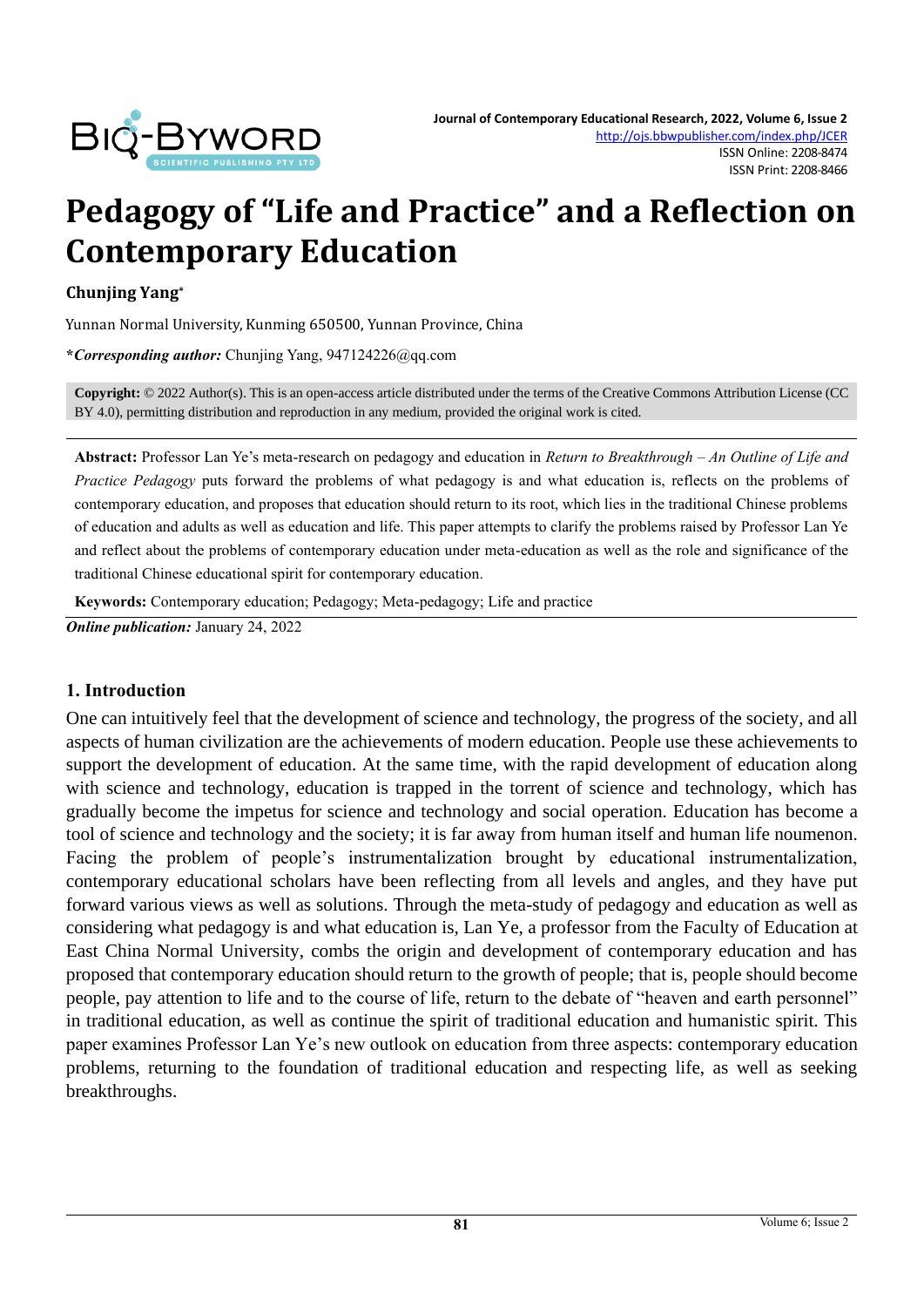## **2. Contemporary education problems**

The research on contemporary Chinese pedagogy has been integrated into the tide of world pedagogy research. The reflection on contemporary Chinese education is in fact a reflection on contemporary world education. Professor Lan Ye is exploring the occurrence and development of Chinese education and its historical soil as well as pursuing the basis of contemporary Chinese pedagogy research.

The social upheaval in the late Qing Dynasty and early Republic of China sees the transformation and loss of the classical view of nature. At that time, the radical changes in the nature and structure of society as a whole constituted the political factors and economic foundation that the classical view of nature was gradually obscured. The Westernization Movement and the Reform Movement successively set up various new schools, introduced natural science courses from the west, imported western economic and cultural thoughts on a large scale, as well as opened up the atmosphere in education, forming a group of intellectuals different from traditional scholars. However, it also gradually alienated learners from nature and ancient knowledge, and secondary schools became practical political struggle tools, resulting in the gradual disappearance of the roots of classical natural outlook and traditional culture [1]. This is not only a traditional fracture, but also the decomposition of old and new education. With the proliferation of contemporary disciplines and the vigorous development of science and technology, education has consciously or unconsciously become a tool of contemporary science and technology as well as disciplines. The phenomena of people's instrumentalization and education instrumentalization have become increasingly prominent, giving rise to moral problems, psychological problems, and related social problems one after another.

At the beginning of the new education, many innovative educators and thinkers have put forward the educational concept at that time. Yan Fu, a renowned thinker, translated and introduced western learning as well as put forward the concept of natural law where "only the fittest can survive from natural selection." On the premise of affirming the "natural" change of heaven, he proposed a modern view of nature that is unified in physical use and integrated with Chinese as well as western ancient and modern times. He strived to reach a balance between nature and man-made, heaven and the rule of man, as well as advocated the national education of the integration of "people's wisdom," "people's strength," and "people's morality." He disregarded the imperial examination and set up a new system of independent schools with far-reaching social influence on the ideological level. His ideas were the starting points of Professor Lan Ye's reflection on the problems of contemporary pedagogy research and contemporary education. On this basis, Professor Lan Ye puts forward the idea of meta pedagogy and meta education, which is the conscious return of education to people and the spiritual return of education to traditional culture.

Yan Fu put forward the educational thought of "people's strength," "people's wisdom," and "people's morality." "People's strength" was based on the fact that most Chinese human bodies were weak at that time. In order to be powerful, one must first strengthen his or her body. In reflection on the current educational situation at that time, Yan Fu proposed the return of education to strengthen people's physical quality. The body is not only people's material foundation, but also their natural attributes. Only with good health can a person have the basic ability to study and work. A healthy body is not only the basis of social labor, but also the meta-power of hard work. Without a healthy body, it is impossible to gain knowledge, achieve intelligence, and fulfil the development of science and technology. Therefore, the emphasis on "people's strength" is of great significance. Reinforcing "people's strength" is an important step in the restoration of education. It is this step that makes people reflect on education and its essence. The essence of education is to encourage people to participate in social practice activities, which influence people's development. The human body is the basis of human beings, the natural attribute of human beings, and the symbol of human beings in the process of evolution. Therefore, the human body is not only natural and physical, but also social and intellectual. In this sense, physical education in contemporary education is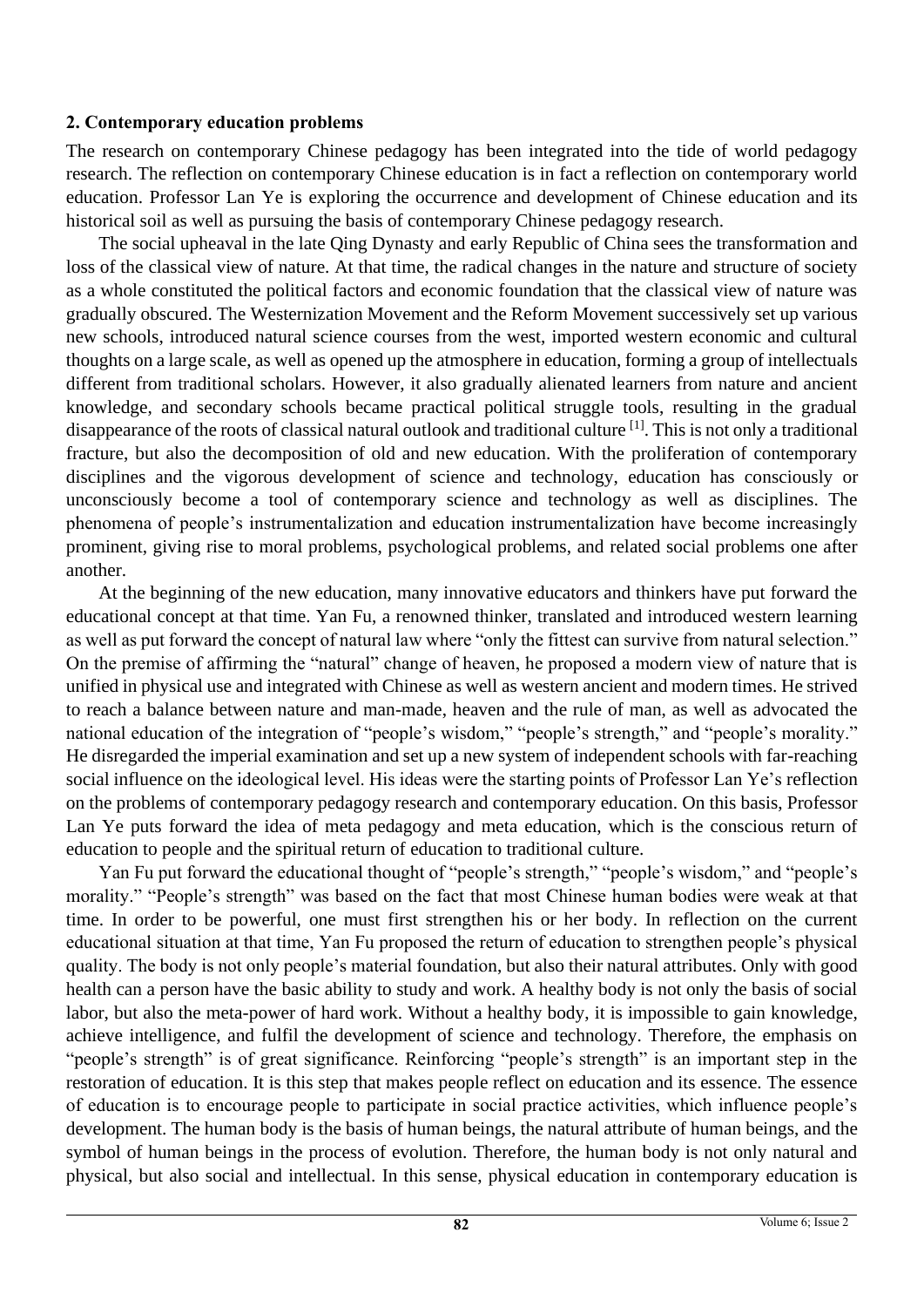essentially an important experience of the advanced nature of contemporary education. It seems to be a return to tradition, but in fact, it is progress. In view that this regression is the resistance against the instrumentalization of education upon understanding the human body through contemporary science and technology, it is a form of deconstruction – the deviation from people in real education, especially from the natural part of people. Clearly, it also includes a part of modern sports that excessively emphasizes on competition and deviates from human nature.

From "people's strength" to "people's wisdom," the study of scientific knowledge is a part of "people's wisdom." The prosperity of a country is based on the development of science and technology. Having highly developed science and technology and advanced humanistic thought and spirit is the basic representation of contemporary social civilization. In fact, social civilization refers to system civilization, advanced culture, and advanced science and technology, which reflects the development direction of advanced productive forces. It shows the degree of "people's wisdom" and the civilization of "people's morality." The traditional morality of Confucianism contains specific elements, such as cultivation, education, governance, and peace. It is not only the guiding principle of practice, but also establishes a specific way of practice. This moral spirit based on benevolence and aiming at loyalty to the king is linked to the morality of modern civilization, so as to emphasize on love as the most important connotation of moral education. Through the reflection on Yan Fu's concept of education and based on traditional Chinese cognition, Professor Lan Ye puts forward the proposition of "life and practice," brings sports, intellectual education, moral education, and even aesthetic education back to the beginning of life, seeks to find the educational essence consistent with the "Tao" spirit, as well as explores the educational spirit of "life and practice."

# **3. Returning to the foundation of traditional education and respecting life**

After clarifying the direction of educational regression, Professor Lan Ye clarifies the subject of educational research, the nature of educational discipline, and the interpretation of educational research methods by reviewing the history of educational research. Through this meta-educational method of educational research, Professor Ye pursues the essence of education, returns to the origin of education, answers the question of "what education is," and thus puts forward the original educational intention of "life and practice," so as to return to the spirit of traditional Chinese education as well as the reflection on "nature." Through multi-level process combing and content elaboration, Professor Lan Ye came to five conclusions on the root of traditional Chinese culture - the concept of nature and its composition.

- (1) The chaotic symbiosis between man and universe as well as the harmony and interlinkage of "Tao" of heaven and man are the starting points of the natural view of the Chinese nation, which contain full vitality and represent the most basic internal relationship between man and nature.
- (2) Based on the ancient Chinese civilization of agricultural production, the degree and uniqueness of the understanding of the overall mutual infiltration, process interaction, correlation, and endless growth of nature have been refined into a way of thinking for people to understand the world, showing the distinct uniqueness of national culture.
- (3) On the whole, ancient Chinese civilization exudes a strong flavor rooted in nature. The deep entanglement between humanity and nature is reflected in ancient classics and secular life. "Nature" contains a dual meaning: the general term of creation and the natural law that all things must follow.
- (4) The classical view of nature in ancient China is not only circulated through formal culture and the education system, but also through lifestyle and secular culture. It has become an indispensable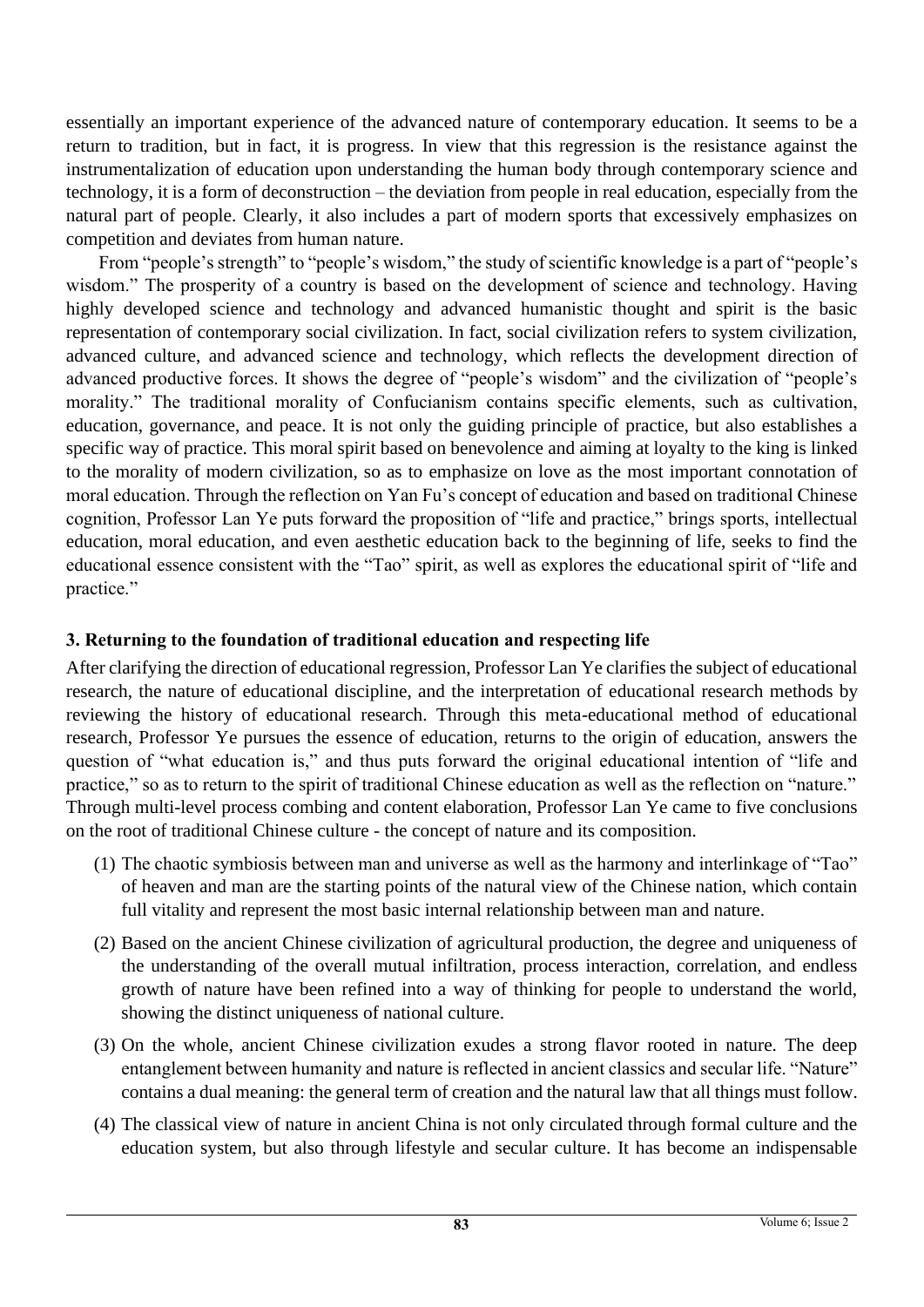component in everyone's life. Despite the ups and downs of generations, the basic composition of this view of nature has been handed down for thousands of years.

(5) Up to now, ancient China has experienced more than a century and a half of dramatic changes in modern times. The traditional view of nature has gradually faded out and has been replaced or obscured by a series of new concepts and problems. In order to revitalize the traditional view of nature in the new era, it is necessary to "get rid of" and recognize it again [2].

The concept of "nature" in traditional Chinese culture is not only a philosophical concept, but also a thinking method and methodology, which provides ideas for the problems faced by contemporary education. Education is essentially to encourage people to be involved in human social activities, and the consciousness of life is the ultimate and most important practice of education. Here, Professor Lan Ye proposed that the core of traditional education is to govern the country and assist people to grow based on self-improvement. The life and practice of today's education should be "teaching heaven and earth human affairs and cultivating life consciously."

When facing the spirit and connotation of the traditional view of "nature," there will be reflections consciously and unconsciously. First, whether the traditional view of "nature" still has guiding significance for the people, especially whether the educational spirit and educational concept brought by the view of "nature" have practical value. Secondly, the problems faced by contemporary education based on scientism and modern discipline system. How to achieve a 'return' in reflection on meta-education, return to the essence of education, and return to the essence of 'life and practice'? In view of these two problems, the five generalizations of the traditional Chinese "view of nature," put forward by Professor Lan Ye, are analyzed.

The chaotic symbiosis between man and universe as well as the harmony and interlinkage of "Tao" of heaven and man are the starting points of the natural view of the Chinese nation, which contain full vitality and the most basic internal relationship between man and nature <sup>[3]</sup>. Man, heaven, and earth coexist. Man is the man in nature, nature is the nature of man; man is life, and nature is also life, which is closely related to human life and inseparable. Under the care of this view of nature, the essence of education is to emphasize the natural attribute of man and inspire people to set the principle of education in the spirit of symbiosis with nature. Meta-education carries reflection on the purpose of education. Human development does not violate the laws of nature and should not destroy the natural environment. It is important for contemporary education to pursue the symbiosis and growth of man and nature as well as establish the educational will of harmonious civilization between man and nature.

Based on the ancient Chinese civilization of agricultural production, the degree and uniqueness of the understanding of the overall mutual infiltration, process interaction, correlation, and endless growth of nature have been refined into a way of thinking for people to understand the world, showing the distinct uniqueness of national culture <sup>[4]</sup>. Human growth and education form the way of thinking and improve cognitive ability. Contemporary education takes scientism as the core, emphasizes competition and natural selection, disregards the mutual infiltration between man and nature as a whole and the relationship between all things, as well as returns to the essence of education. In fact, it is also a return to this mode of thinking. Through this return, it also further realizes the educational purpose of "life and practice."

On the whole, the ancient Chinese civilization exudes a strong flavor rooted in nature. The deep entanglement between humanity and nature is reflected in ancient classics and secular life. "Nature" has dual meaning: the general term of creation and the natural law that all things must follow. Education is the active social practice of human beings, and the purpose of education should accord with the law of human development in essence. As a part of nature, human development should also follow the natural law, which is both natural and humanistic. The growth of ancient Chinese civilization is based on nature. The Taoist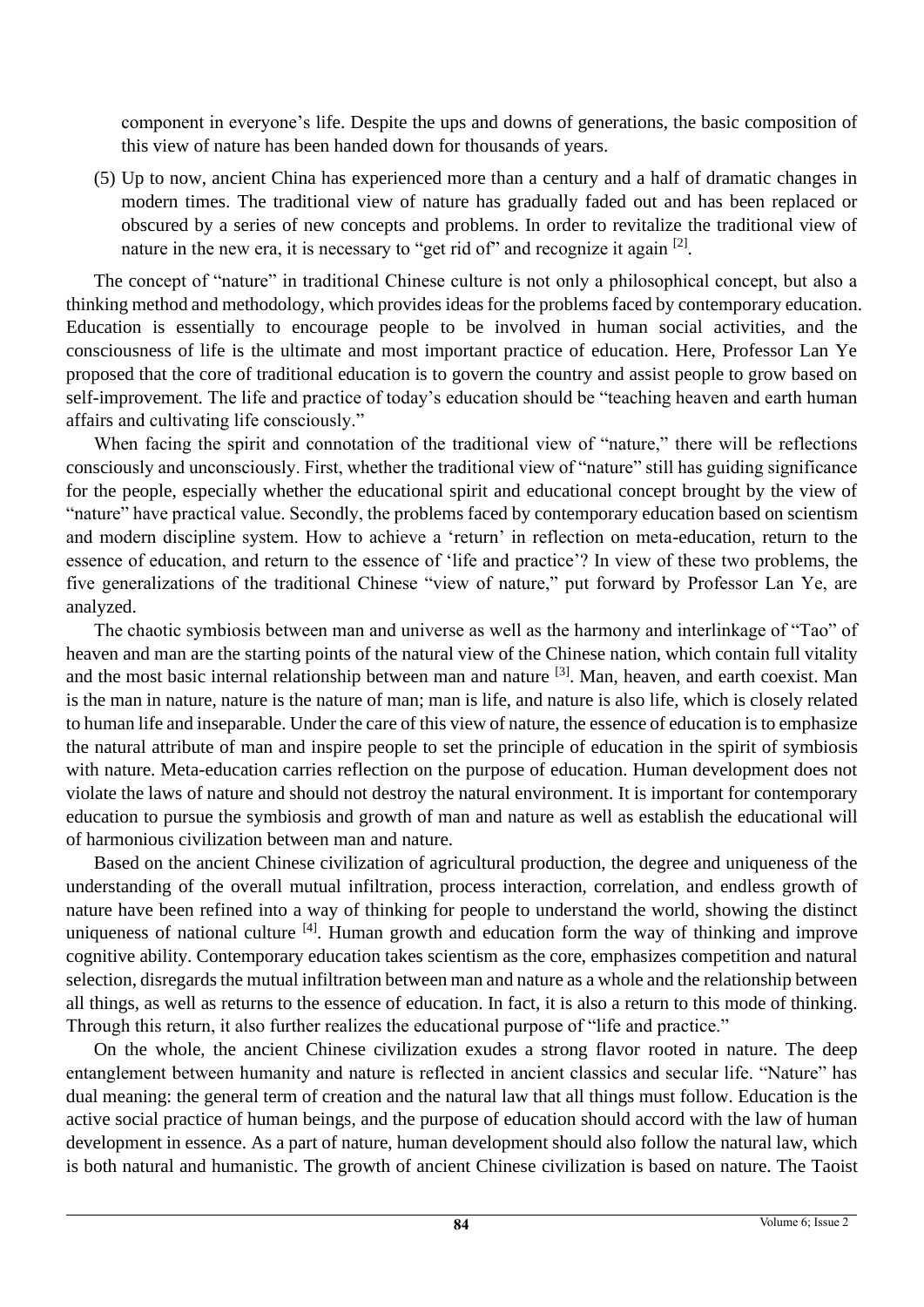spirit, Buddhist spirit, and Confucian spirit of "unity of heaven and man" all imply the harmonious unity of man and nature. The development of human beings does not violate the laws of nature; It does not destroy the natural ecology and environment, but instead, it coexists with nature. The vitality of nature is the vitality of human beings, and the diversified symbiosis of nature is the diversified symbiosis of human beings. All things are born to conquer each other, restrict one another, and achieve together, forming a complete and harmonious ecological environment. The development is sustainable, long-term, and continuous. Secondly, man is a complete ecological environment, and human civilization is an endless ecological chain. The development and occurrence of human society should follow the law of interdependence and mutual restriction. Finally, education is carried out on this basis. Education should comply with the law of the overall occurrence and development of nature, the law of the overall development of human society, and the law of the occurrence and development of man himself. Contemporary education presents an education mode based on social division of labor and vocational needs. In essence, people become tools, which is the manifestation of the alienation of contemporary education. Through the return of the traditional humanistic spirit and the thinking of meta-education, the return of education points to the essence of "life and practice," which is the return and breakthrough of traditional nature-oriented spirit.

While recognizing the existing problems in contemporary education, the decline of the traditional spirit and education in the fusion of modern society should not be disregarded. Those views of nature congealed in the culture, system, and education are still continuing, but they have become marginal with the fusion of modern society and are rarely reflected in educational content. However, the natural view of traditional Chinese culture is internalized into the Chinese cultural genes, thus affecting the way people think. Consciously or unconsciously, this internalized cultural intuition is used to make decisions and judgments in the face of life's dilemmas and major events. Therefore, restoring the consciousness and confidence of culture is inseparable from the return of this cultural gene. Only by recognizing and returning the significance and function of the cultural gene can one establish the living water source of cultural life as well as the educational spirit and educational concept in line with the cultural gene. The educational spirit contained in the unity of heaven and man can be appreciated from the interlink of the three meanings of heaven and man: man acting according to the law of heaven's way, man's unique position among all things in heaven and earth, and the relationship between heaven and man. Taking life as the subject of practice, practice is an important way to solve the core problems in becoming adults, establishing themselves, and becoming successful. Therefore, the Chinese expression of the word "education" is to teach the world and human affairs as well as cultivate the consciousness of life <sup>[5]</sup>. This expression in the face of contemporary academic and discipline has a strict division of status quo and reality. Human beings exist as self-tools and social tools, and human's heaven, earth, personnel, things, and life are naturally realized in the tools of self and society.

Therefore, the regression and reconstruction of education need to face the objective reality of contemporary academic and disciplinary classification. In fact, as tools for self-generation and production in the social structure, human beings have existed since the beginning. However, when regarded as tools, the purpose of human beings is to teach the world and human affairs as well as cultivate the consciousness of life. Human beings are not only the starting point, but also the process and the purpose. In this sense, the reflection of contemporary education and the return of traditional education spirit can be realized.

## **4. Seeking breakthroughs**

The development of contemporary education is inseparable from schools and classrooms. Classrooms and schools are the platforms where educational practice and progress take place. At present, disciplines are assumed as units, which would inevitably lead to the division between subject teaching and the cultivation of students' morality, personality, and spirit. It is imperative to "teach" through the curriculum of politics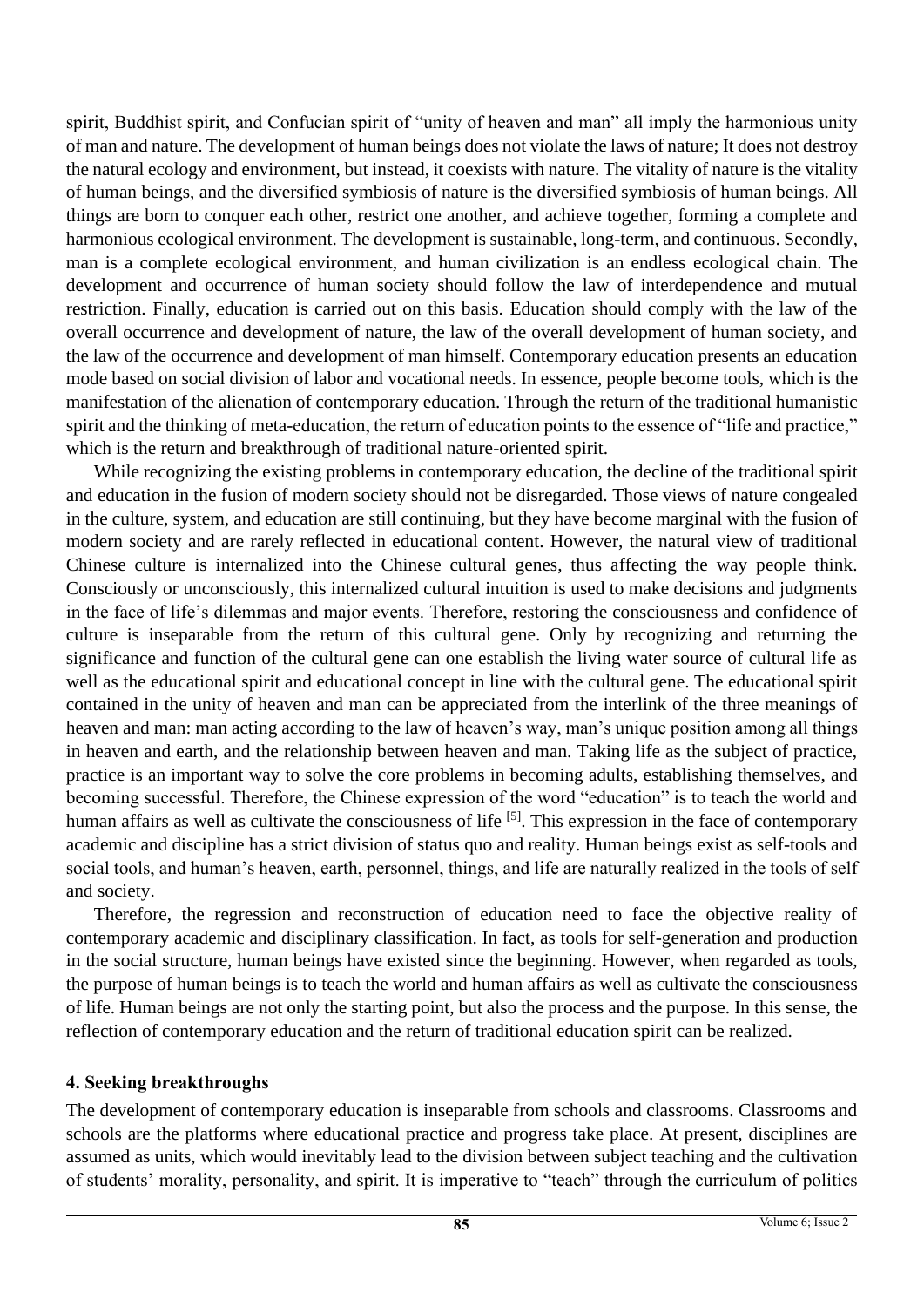and ideology, which is ostensibly the content of another discipline. The cultivation of spirit and personality, as the basis of educating people, cannot be reflected at all, thus resulting in problems.

At present, the curriculum thought and politics advocated should aim at the separation of "teaching" and "education" and seek to achieve the purpose of "educating" people while "teaching" knowledge and skills, so as to dispel the educational reality of the separation caused by discipline classification. Reflecting on the problems and current situation of contemporary education, one should return to the thinking and research of meta-education and rethink the research of education with pedagogical methods, such as knowledge learning and pedagogical knowledge, cultural acquisition and pedagogy, normative education and pedagogy, aesthetic education and pedagogy, personality development, as well as ideological education and pedagogy. It is important to reflect and study education with pedagogical methods as well as put forward the concept and reconstruction of pedagogical concepts and methods beyond discipline boundaries and barriers, which would help contemporary education return to the essence of education, return to the thinking of meta-education, and return to people who are not only the starting point of education, but also the goal of education. Man is not only the object of education, but also the subject of education. In education, the object of education is not only a tool for people, but also the realization of self-worth as well as a free and independent implementation subject. For educators, they are not only the implementers of education, but also the educated in education, realizing their self-worth and life goals in education, while facing the contradiction between educational disciplines and "educating" people. They are also facing the reflection and research of meta-pedagogy and meta-education. Therefore, the overall education view under the traditional holistic view of nature as well as the value and significance of meta-education and metapedagogy are presented [6].

Professor Lan Ye pointed out that the educational value of subject teaching is not equal to the moral value. The value development of discipline teaching and education is not only limited to in-depth research and development of discipline content, but also the practical process around discipline teaching. In this sense, it can be said that classroom teaching itself is life, which contains rich educational value [7]. The significance of this concept is not to put forward the idea of strengthening moral education in the process of subject education, nor to emphasize the significant roles of moral education and aesthetic education in education; rather, its significance is to put forward that life is not only the subject of education, but also the purpose of education and to regard education and educational activities as an important part of life or even life itself. With that in mind, one would then reflect on the life essence of education; that is, the metaeducational thinking of education, so as to break through the barriers between education and life as well as truly return to the educational essence of "teaching heaven, earth, people, affairs, and life consciousness" [8] .

From Professor Lan Ye's reflection on the meta-education of pedagogy, she puts forward the problems of contemporary education, returns to the excellent traditional Chinese education, assumes the educational spirit and concept of modern thinkers as the starting point, puts forward the humanistic view in the view of "nature" of Chinese culture, pays attention to people, nature, and life, as well as regards the link of teaching as the link of life and practice, along with the students, teachers, managers, and system as the ecological chain of life and practice. In this sense, "life and practice" is not only for the educated, but also for teachers and managers, and even for the system.

## **Disclosure statement**

The author declares that there is no conflict of interest.